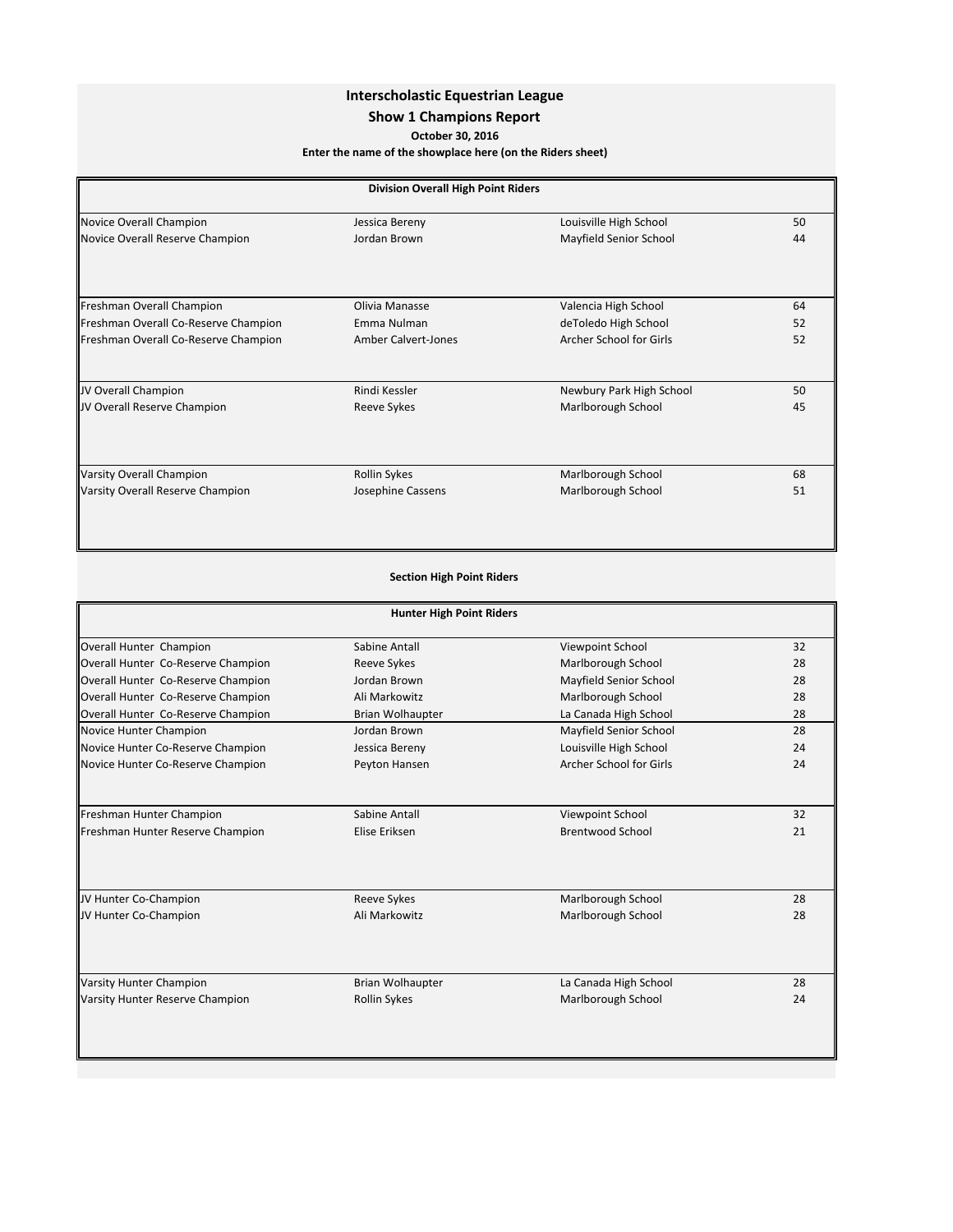| <b>Equitation High Point Riders</b>    |                      |                           |    |
|----------------------------------------|----------------------|---------------------------|----|
| Overall Equitation Champion            | Emma Nulman          | deToledo High School      | 32 |
| Overall Equitation Co-Reserve Champion | <b>Rollin Sykes</b>  | Marlborough School        | 28 |
| Overall Equitation Co-Reserve Champion | Abrielle Reed        | Newbury Park High School  | 28 |
| Novice Equitation Champion             | Jessica Bereny       | Louisville High School    | 26 |
| Novice Equitation Reserve Champion     | <b>Chloe Reifert</b> | Newbury Park High School  | 25 |
|                                        |                      |                           |    |
| Freshman Equitation Champion           | Emma Nulman          | deToledo High School      | 32 |
| Freshman Equitation Reserve Champion   | Lauren Schimmel      | deToledo High School      | 26 |
|                                        |                      |                           |    |
| JV Equitation Champion                 | Abrielle Reed        | Newbury Park High School  | 28 |
| JV Equitation Co-Reserve Champion      | Isabella Lang        | El Camino Real Charter HS | 26 |
| JV Equitation Co-Reserve Champion      | Rindi Kessler        | Newbury Park High School  | 26 |
|                                        |                      |                           |    |
| Varsity Equitation Champion            | <b>Rollin Sykes</b>  | Marlborough School        | 28 |
| Varsity Equitation Reserve Champion    | <b>Ivey Burns</b>    | Moorpark High School      | 20 |

| <b>Jumper High Point Riders</b>  |                      |                               |    |
|----------------------------------|----------------------|-------------------------------|----|
| Overall Jumper Champion          | Alyce Bittar         | Immaculate Heart High School  | 32 |
| Overall Jumper Reserve Champion  | Claire Williamson    | Mayfield Senior School        | 25 |
|                                  |                      |                               |    |
| Freshman Jumper Champion         | <b>Grace Carson</b>  | Chaminade College Preparatory | 23 |
| Freshman Jumper Reserve Champion | Olivia Manasse       | Valencia High School          | 22 |
|                                  |                      |                               |    |
| JV Jumper Champion               | Claire Williamson    | Mayfield Senior School        | 25 |
| JV Jumper Reserve Champion       | VeeVee Holdsworth    | Polytechnic School            | 19 |
| <b>Varsity Jumper Champion</b>   | Alyce Bittar         | Immaculate Heart High School  | 32 |
| Varsity Jumper Reserve Champion  | <b>Taylor Husman</b> | Hart High School              | 22 |
|                                  |                      |                               |    |